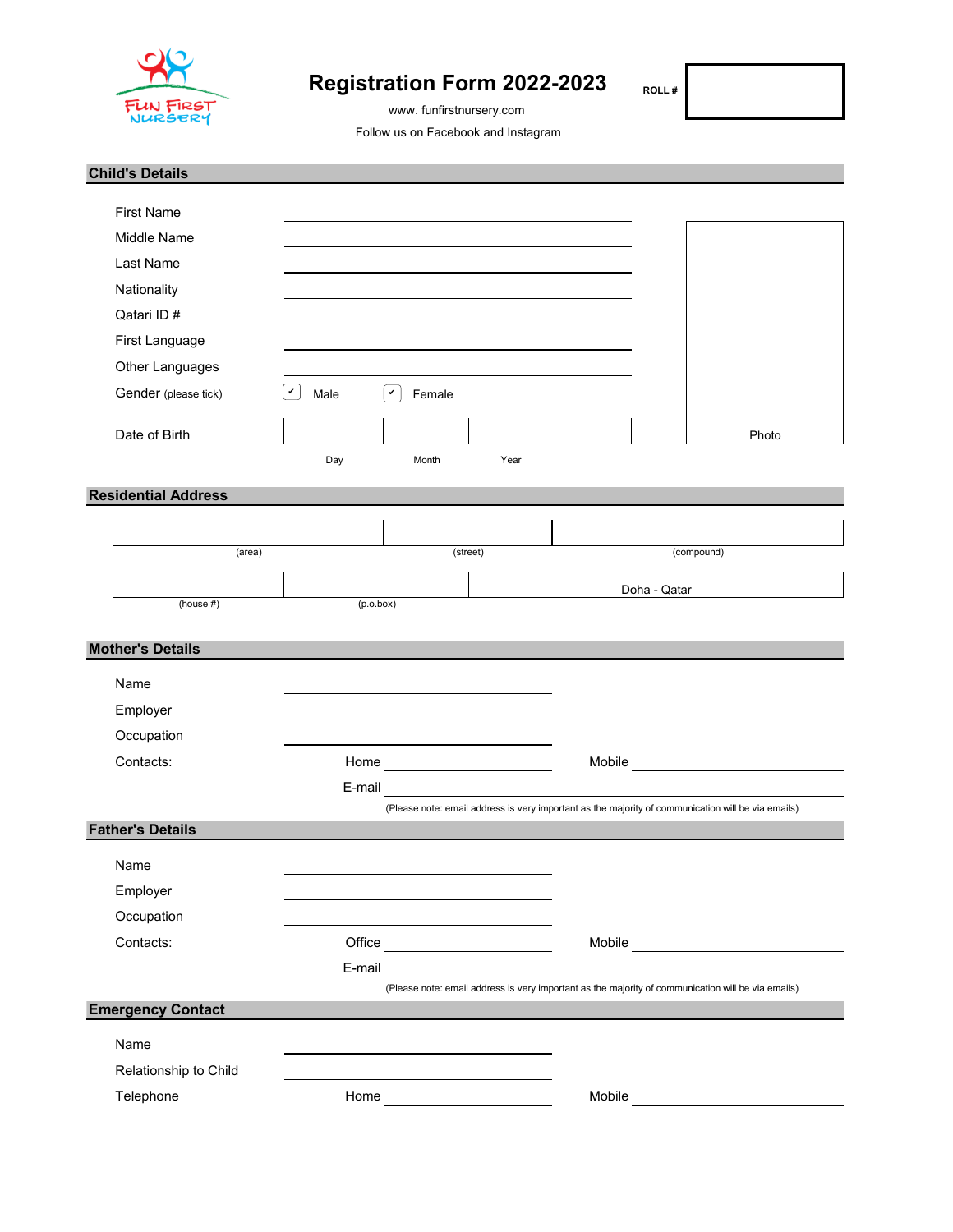Does your child suffer from any allergy or recurring illness? (if yes, please explain)

Does your child require regular medication for health problems? (if yes, please explain)

Has your child had any major surgery or illness we should be aware of? (if yes, please explain)

Does your child have any special needs that you are aware of? (hearing impairment, speech impediment, ASD, ADHD.. etc)

## **General Information**

Did your child attend nursery before? (give names + dates)

Is your child still bottle fed?

Is your child potty trained?

Does your child have any phobias? (if yes, please specify)

#### **About Fun First Nursery**

Where did you hear about us?

#### **Medication / Illness policy**

- **1-** *Fun First Nursery* does **NOT** administer any prescription or over-the-counter medication. The ONLY exception is diaper cream, teething gel & Sunblock. If your child requires any of the above, please inform the teacher.
- **2-** *Fun First Nursery* is a well-child facility. Keep your child away from the nursery if he/she suffers any of the following illness symptoms: **Fever** (37.8 °C and above), **Sore throat**, **Vomiting**, **Diarrhea** or any **contagious disease**. A child needs to be free of symptoms, without the aid of medication for 24 hours, before returning to the nursery.
- **3-** *Fun First Nursery* will notify parents when a child is ill or needs medical attention. You will be asked to pick up your child as soon as possible. If we are unable to reach either parents, the emergency contact will be notified.
- **4-** In the event that you cannot be contacted and your child requires immediate medical attention, *Fun First Nursery* will contact Hamad Hospital and arrange transportation by ambulance to the hospital for treatment. Any cost associated with emergency medical treatment will be the responsibility of parents. Please refer to our detailed Illness Policy in our Parents Handbook.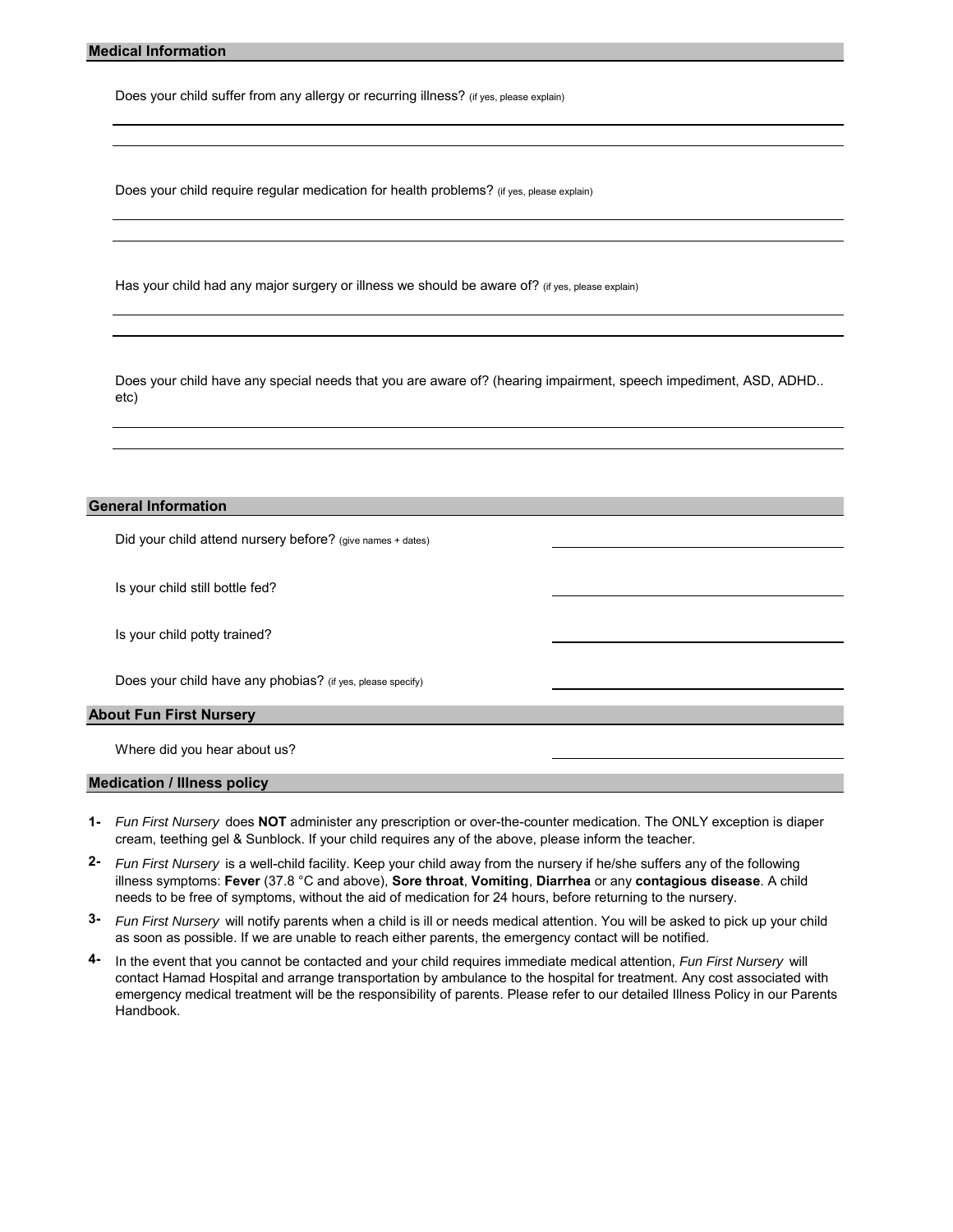#### **Booking Requirements**

### **Nursery operates from Sunday - Thursday between 6:30am and 4:00pm Ages Accepted - 4 months to 4 years**

Please specify which days of the week you want your child to attend Fun First Nursery. This is not a guarantee of a place. Places are subject to approval from management according to availability. After being offered a place, should you reject or post-pone your child's starting date, you will then need to re-apply for the waiting list.

| <b>DAY</b> | TICK $\checkmark$ |
|------------|-------------------|
| Sunday     |                   |
| Monday     |                   |
| Tuesday    |                   |
| Wednesday  |                   |
| Thursday   |                   |

#### **Fees (All our fees quoted in Qatari Riyals)**

| Period                                   |      |                                   |      | <b>Payment Due date</b> |
|------------------------------------------|------|-----------------------------------|------|-------------------------|
|                                          |      | Davs/Week   Davs/Week   Davs/Week |      | (on or before)          |
| <b>MONTHLY FEES</b> (August 2022 onward) | 3250 | 3660                              | 3940 | 1st of the Month        |

| <b>Regis</b><br>Fee | 1000 QR |
|---------------------|---------|
|                     |         |

#### **Fees Policy**

- **1-** Fees must be paid in full prior to your child's start date.
- **2-** Fees are non refundable under any circumstances. Invoices are issued 5 days prior to payment due date. Payment are to be settled by Bank Transfer.
- **3-** Fees are due as detailed in the table above.
- **4-** If accounts remain in arrears for more than 5 school days, your child's name will be withdrawn from the register.
- **5-** Fees are calculated on an annual basis, taking into account holidays & staff training listed in our parents handbook, and unforeseen circumstances (such as electrical emergencies); therefore there are no reductions in fees during months where nursery closed. The only exception to this policy is our summer break in August. No fees are due for this closure.
- **6-**  The nursery operates a summer programme in July (sometimes in August too). Parents will be notified well ahead regarding the operational summer months.
- **7- No refunds nor discounts** apply for children who do not attend the nursery due to vacation, illness or family relocation. No exceptions will be made.
- **8-** The Academic Year goes from the beginning of September till the end of June. Once your child is enrolled, you are expected to commit all the way till the end of the Academic Year. If you wish to withdraw your child permanently, a minimum of one month written notice is required.
- **9-** 10% discount on fees will apply to new siblings registering (brother & sister only). This does not apply to the registration fee.
- **10-** Absences for more than 5 school days without notification, will result in your child's name being withdrawn from the register and his/her place being given to the next child on the waiting list. We don't hold your child's place unless full fees are paid.
- **11-** *Fun First Nursery* reserves the right to change these policies at any time. Any changes will be e-mailed to you.
- **12-** *Fun First Nursery* reserves the right to terminate a child's registration at the nursery for any of the following: **\***Failure to pay the fees as per policy.

**\***Lack of parental co-operation and/or physical / verbal abuse towards staff, parents or property at *Fun First Nursery* .

**13-** *Fun First Nursery* opens at 6:30am and closes at 4:00pm sharply; we don't offer before and/or after hours care services